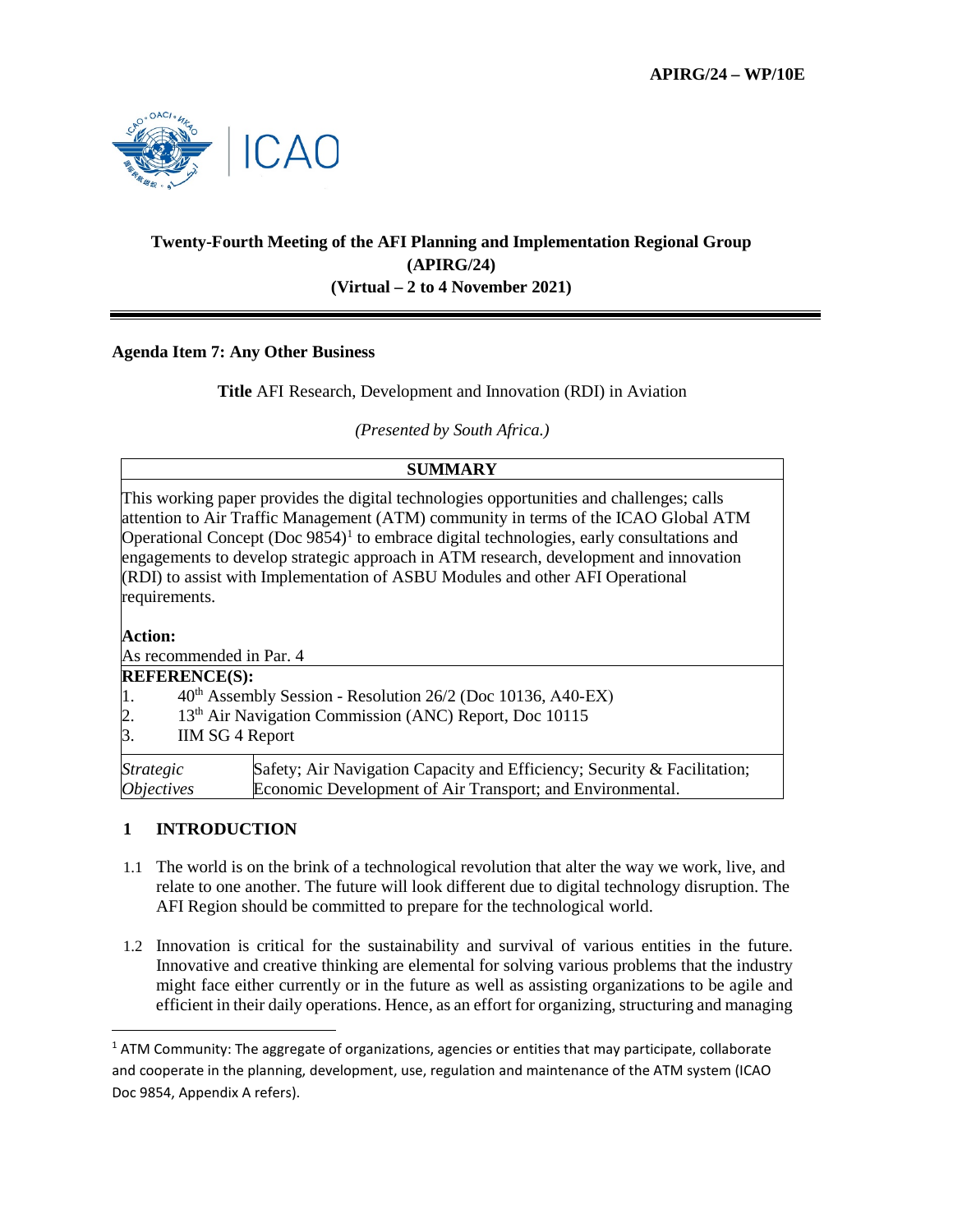innovative solutions, the AFI Research, Development and Innovation (RDI) is a crucial requirement.

- 1.3 RDI enables organizations to maintain their viability and competitiveness in a rapidly evolving aviation industry. Research answers many of the questions that face the organization in its challenge to remain sustainable and grow.
- 1.4 The opportunities of digital technologies like Artificial Intelligence (AI); Remote Services Digital Towers; Service oriented architecture (SOA), Software as a Service (SaaS), Infrastructure as a service (IaaS) or Platform as a service (PaaS); Augmented Reality (AR)/Virtual Reality (VR) and others; have the potential to accelerate the ATM enhancement goals of improving efficiency, safety; and reliability of service.
- 1.5 These goals can be achieved through collaboration of researchers, academia, industry, regulator and other stakeholders.
- 1.6 This working paper provides the digital technologies opportunities and challenges and calls attention to Air Traffic Management (ATM) community to embrace digital technologies, early consultations and engagements to develop strategic approach in ATM research, development and innovation (RDI) to assist with Implementation of ASBU Modules and other AFI Operational requirements.

### **2 DISCUSSION**

- 2.1. The ICAO 40<sup>th</sup> Assembly Session Resolution 26/2 (Doc 10136, A40-EX), urged all Member States that have experience in facilitating the introduction of innovation in civil aviation, and that have evolved their regulatory methods to better evaluate and assess the application of such innovations, to share their experience with other States through ICAO.
- 2.2 The future South African Air Navigation plans is to consider concepts such as global aeronautical distress and safety systems (GADSS), big data, Internet of Things (IoT) and a global aviation internet network. It is crucial that the aviation industry take timeous action to monitor and evaluate these developments in a manner that does not leave AFI States behind.
- 2.3 These technologies are rapidly becoming available across the aviation sector and can lead to more efficient and streamlined aviation processes. There has been increased use of machine learning, artificial intelligence and blockchain in applications developed for aviation which have similar effects for other sectors like banking, health, agriculture, etc. The digital technologies promise to result in improved optimization, efficiency, capacity and more safety, and adaptability to all aviation stakeholders.

#### 2.4 **Artificial Intelligence**

2.4.1Artificial intelligence is for everyone. The ability to learn, improve and predict is the distinguishing factor of an AI system from a traditional software system. The AI system can produce new knowledge based on training and use to new situations. Aviation is faced with uncertainties, operational changes and skills shortage. But the industry can exploit the use of AI to address the current challenges and empower the industry with the ability of quick decision making and provision of procedures that simple algorithms may not provide.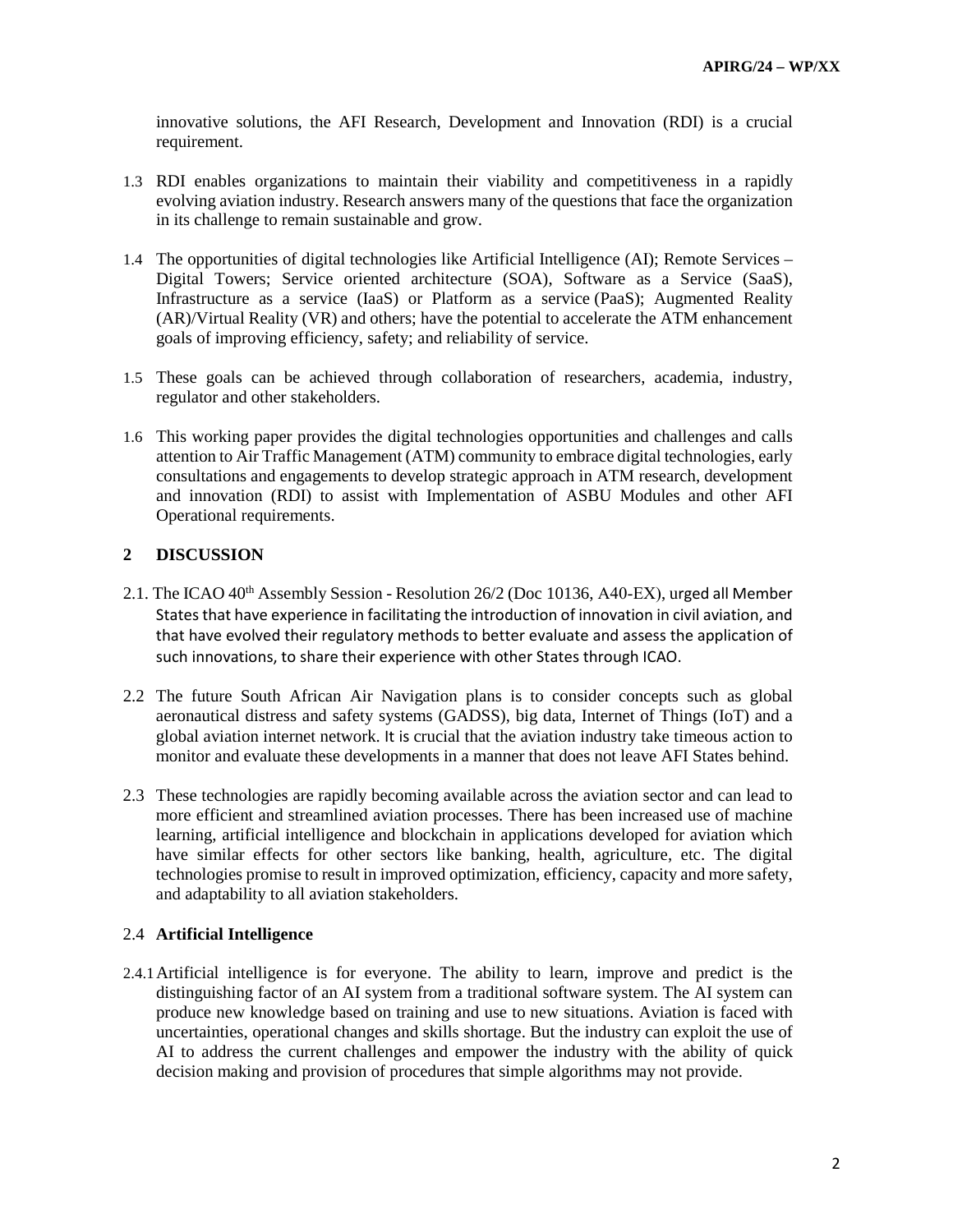- 2.4.2The outputs of artificial intelligence (AI) has already been consumed without realizing it; with the new technological inventions and applications or think about the technology behind the AI-powered devices that we use every day. The engine of AI technology is the algorithm, and algorithms are at work every second. Devices and systems that most of us use, including smartphones, email and search engines are infused with different algorithms. The AI technology transforms the future of work including the required skills and knowledge.
- 2.4.3South Africa (ATNS) has initiated a research project to develop AI-based application for the ATM community. The ATNS research team is developing an artificial intelligence solution that uses speech recognition technology that would effectively prevent Runway Incursions by alerting tower controllers of impending conflicts called ROAST (Runway Occupancy Alert System).
	- 2.4.4South Africa experiences approximately 6 Runway Incursions (RI) per year. The risk rating associated with these runway (RWY) incursions is usually high, falling into category A (i.e. a serious incident in which a collision was narrowly avoided) and B (i.e. an incident in which separation decreases and there is a significant potential for collision, which may result in a time critical corrective/ evasive response to avoid a collision) events. Runway incursions normally have a high-risk rating because of the small window of opportunity available to either the Air Traffic Controller (ATC) or Pilot for error correction.

#### 2.5 **Potential Benefits of Artificial Intelligence**

- 2.5.1Increased decision-making capabilities within complex and uncertain environments, using predictions with less or no information. This will greatly assist with human error especially during traffic and airspace changes.
- 2.5.2Applied to speech recognition to act as a safety net; foreseen as an essential tool that will be integral to future ATM operations.

#### 2.6 **Computer Vision**

- 2.6.1 Aerodrome traffic or ground movement at some airports are controlled by the use of the Surface Movement Radar as a detector/ sensor and as well as the use of ASMGCS as a modular system for routing, guidance, support safety and surveillance. The use of ASMGCS as effective as it is, is costly for use small airports considering the little revenue generated in those small airports. But as small as these airports are, safety is paramount there too. Computer Vision is an interdisciplinary scientific field that deals with how computers can gain high-level understanding from digital images or videos. From the perspective of engineering, it seeks to understand and automate tasks that the human visual system cannot do.
- 2.6.2 South Africa (ATNS) is currently working on RATS Digital Towers project with the Computer Vision to be used as the enabling technology for part of the Visual Surveillance System that is responsible for identifying objects captured from the high-resolution tower cameras and sensors situated in and around the aerodrome.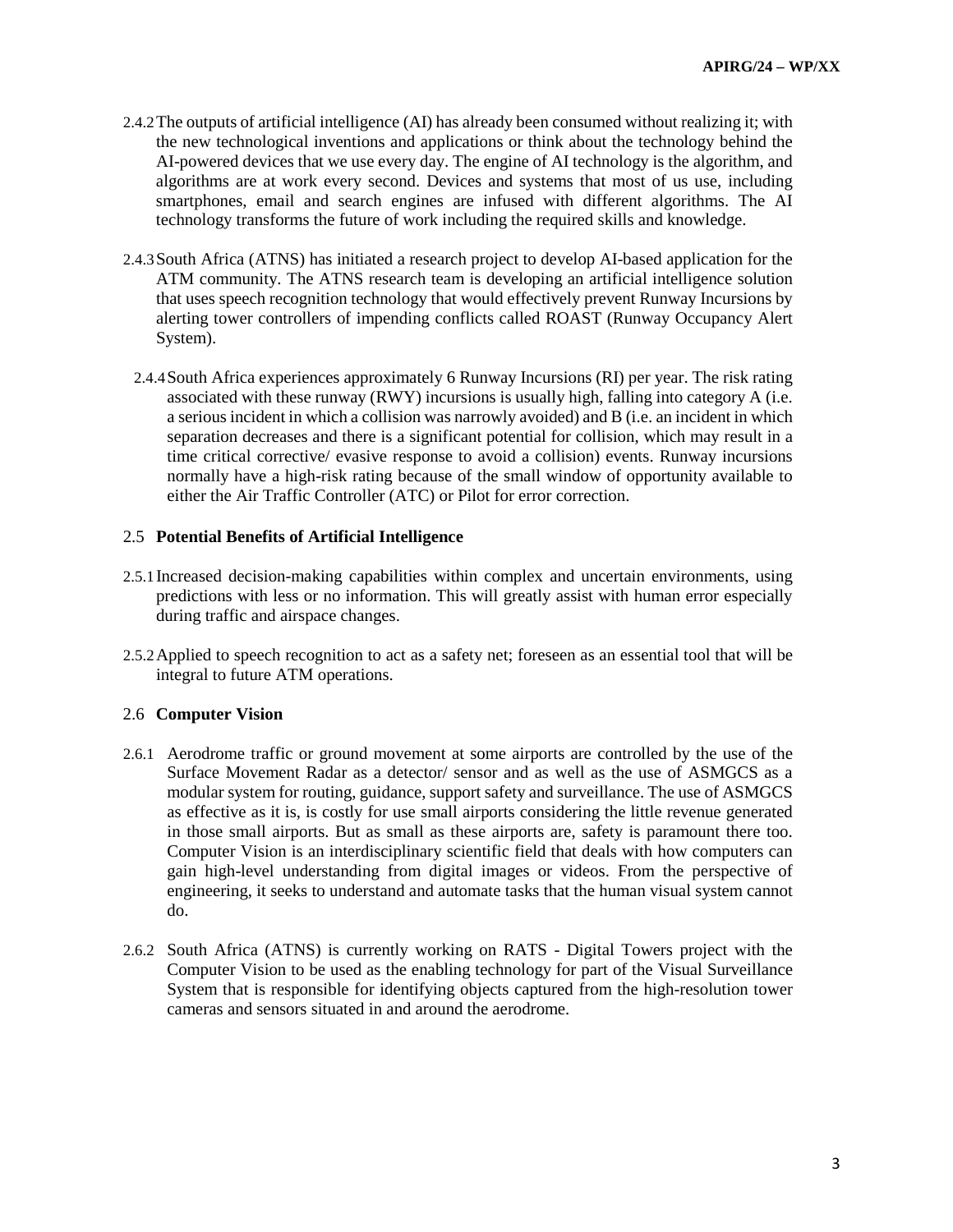#### 2.7 **Potential Benefits of Computer Vision**

- 2.7.1 Computer Vision seeks to enhance the surveillance capabilities of an aerodrome, making it easier for Air Traffic Controllers to identify objects on the aerodrome and make informed decisions.
- 2.7.2 Computer Vision has also been identified as a key technology that may be of significance to the surveillance techniques to be used in the Remote Air Traffic Service (RATS) digital Towers programme.
- 2.7.3 To manage aircraft and vehicle traffic/movements in the aerodrome or maneuvering area. Its use in air traffic management could be to assist in decision making, especially in the future ATNS remote towers or standard towers.

#### 2.8 **Machine Learning**

- 2.8.1 Machine learning is a branch of artificial intelligence that uses data to make different predictions, focuses on adaptive systems that continuously learns from human interaction and adapts to increase performance.
- 2.8.2 South Africa (ATNS) has been looking at the use of machine learning to automatically measure the workload of area controllers. A project was started in collaboration with an Original Equipment Manufacturer (OEM) where the eye-tracking technology is used to quantify the workload and use situational analysis to predict the controller actions.
- 2.8.3 The benefits of machine learning lie in the ability to automate mundane and repetitive tasks to free up the controllers to focus on more safety critical tasks. This will greatly decrease controller workload and potentially improve safety and efficiency of operations.

### 2.9 **Blockchain**

- 2.9.1 Blockchain technology is a distributed ledger technology that is used to improve transactional security. A normal ledger is a log of transactions that can capture how transactions are completed, e.g. banking users would log into a banking app and transfer money from one account to another. Transactional logging would include when the user logged in, the balance when the user logged in, when the user transacted to transfer the money, how much money was transferred, how much money was left after transfer and update the account to which the money was transferred to.
- 2.9.2 Transactional ledgers are susceptible to malicious editing. Blockchain replicates the ledger and stores it across the network of users and continuously synchronizes and compares the ledgers. Any malicious edits to the ledger are then easily traced and audited. ATNS, and other aviation stakeholders, are researching blockchain technology to keep a distributed ledger in the sharing of aeronautical information. GADSS, ATS Interfacility Data Communication (AIDC) and System Wide Information Management (SWIM) require more sharing of operations information across aviation stakeholders. Blockchain is being researched as an information security technique.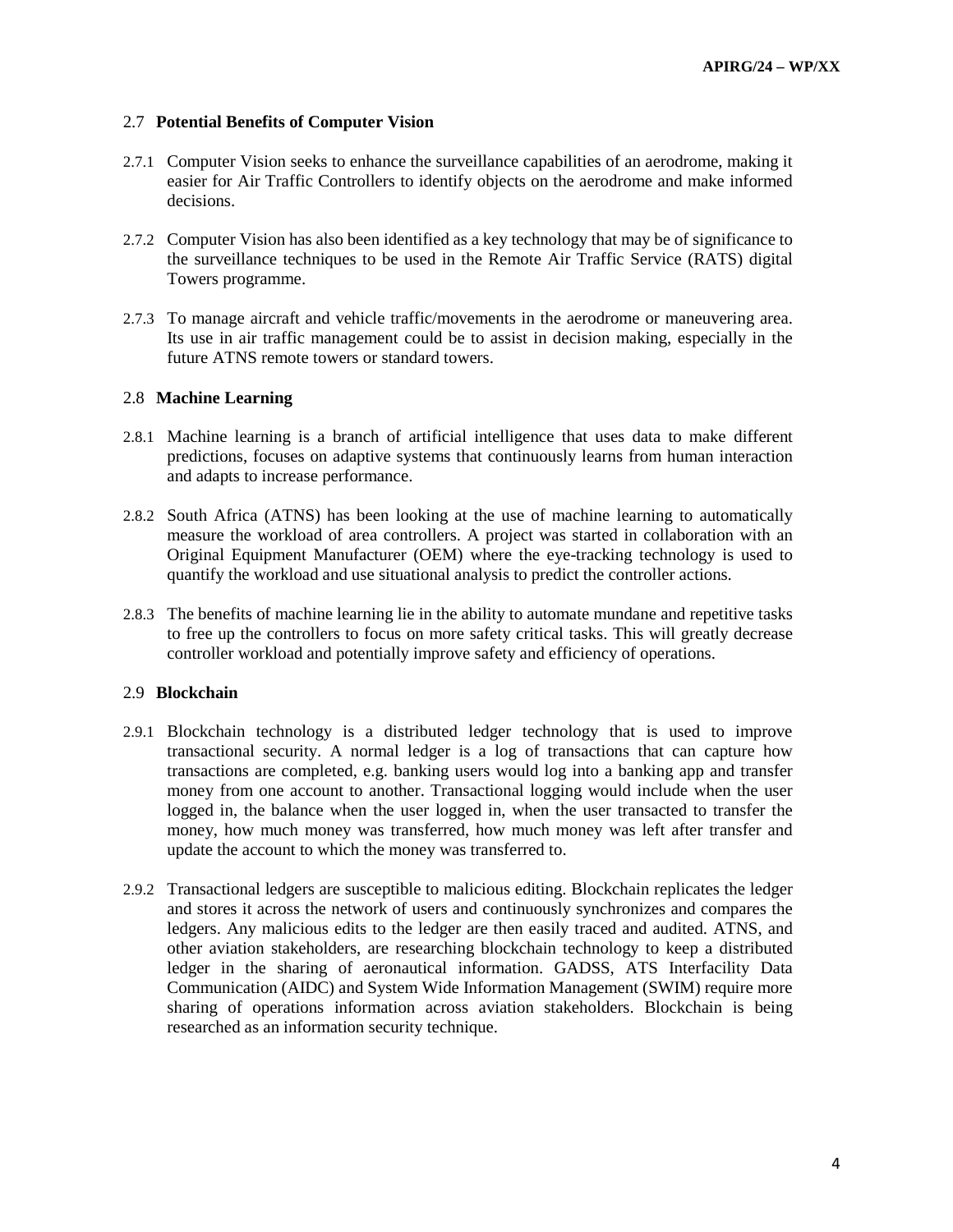### 2.10 **Information and Data Management**

The capturing, storing, structuring, labeling, accessing and understanding data to build the foundation and infrastructure is key to work with digital technologies. Also, the value of data needs to be understood and prioritized; define data governance and strategy; and build the data structure to embrace unstructured data within AFI region.

### 2.11 **Funding**

The trend in several industry sectors is reduction in spending in the area of RDI. This reduction appears to be in the business plans of both private industries, research agency, universities and many publicly funded organizations. There is a strong focus on developing business plans to deliver short to medium returns. This reduces the priority of allocating resources to strategic and long term needs of the business. The RDI budgets are seeing the effect of this trend. Motivating for RDI budget is becoming difficult in many organizations, may be because is seen as resources wasting rather than investments. However, to remain relevant and competitive in the aviation sector, AFI needs to continue with RDI despite the limited funding.

### 2.12 **Leadership**

- 2.12.1The ability to lead a transformation that leverages the digital technology to set defined goals, capture business value and achieve broadly based internal and external buy-in by an organization is a crucial requirement. The organizational transformation driven by the digital technologies will be continuous. This requires seeing AI as a process and not a project. Leadership needs to be accustomed to digital technologies to understand how it will affect the company. Articulating a clear digital transformation vision is key to achieving buy-in and motivating exploration of use-cases with uncertain outcomes.
- 2.12.2Creating an open culture in which people embrace change, work to break down silos, and collaborate across the organization and with external parties will need to be adopted. There's a requirement to establish cross State projects to foster collaboration and learning across functions; to ensure the employee buy-in by being open and clear about on-going projects and desired outcomes; and to ensure that governance structures support collaboration through projects co-owned by relevant experts and business leaders.

### **3 Impact of COVID-19**

- 3.1 The COVID-19 pandemic is a huge risk not only to the sustainability of AFI States but also the implementation of the AFI strategic objectives.
- 3.2 One of the impacts of the COVID-19 pandemic is the need for financial reconsideration and a reduction of operating budgets. This has prompted the focus on the development of new products that can be done inhouse or in collaboration with current industry partners.
- 3.3 This requires an agile development environment, an experimental approach in which collaborative, cross-functional teams work in short project cycles and iterative processes to effectively advance solutions. Agile development has been considered effective in engaging people across functions, fostering collaboration, and bridging tech and business; it promotes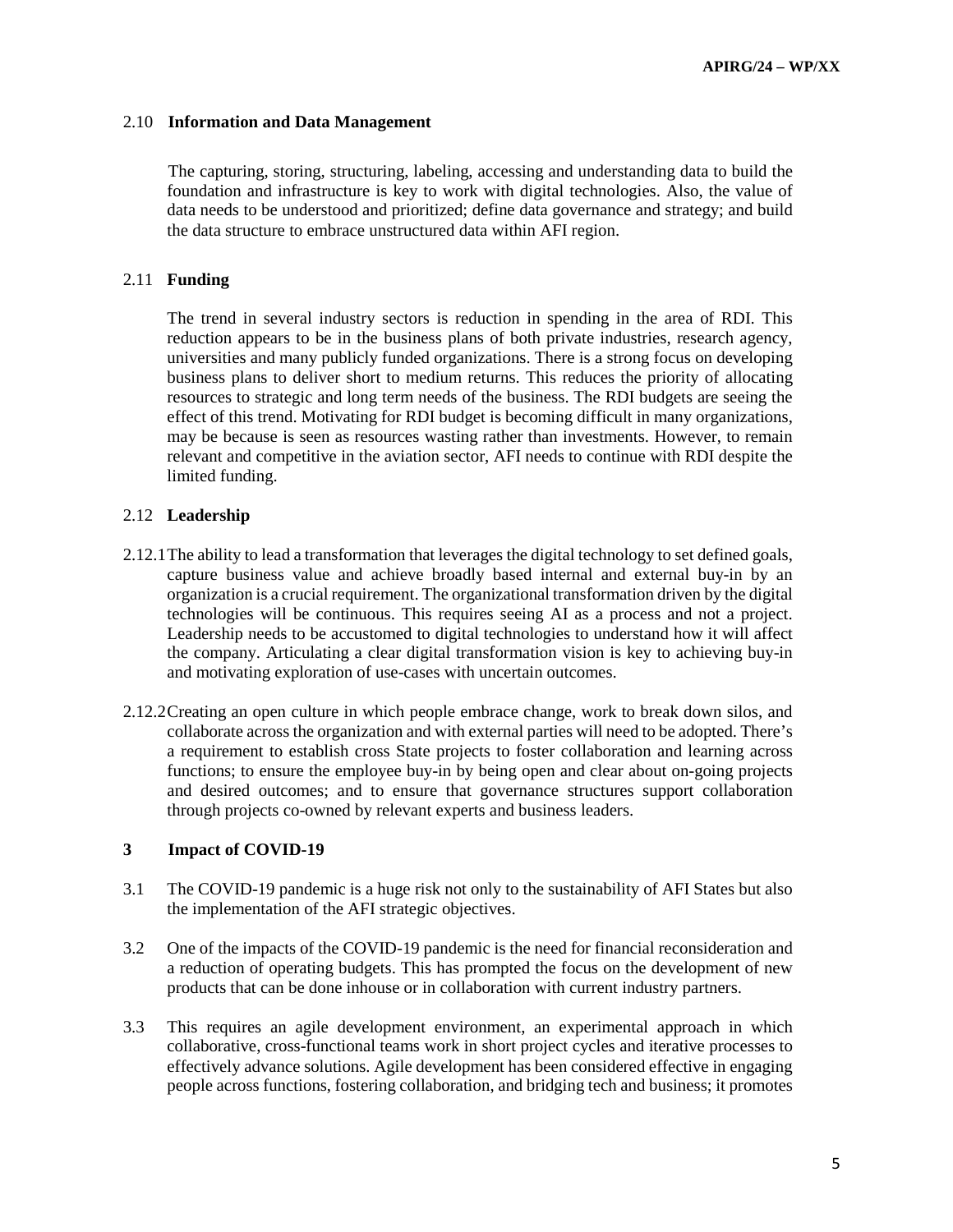quick internal learning due to their frequent feedback loops; and quick to realize the benefits with pilot projects and case testing.

#### 4 **Collaborations/Partnerships:**

- 4.1 There is a requirement to leverage on collaborations with other organizations such as Universities, Research Institutions/Agencies, Original Equipment Manufacturers (OEM), Government departments and State Own Enterprises (SOE) due to lack of resources.
- 4.2 APIRG should embark on a process to develop a strong RDI competency that is able to support operational needs and produce new solutions for commercialization. The strategic importance of this will be realized once incorporated in the APIRG activities and further broken down into the APIRG RDI Implementation Plans.

## 5 **Funding**

- 5.1 The RDI project funding can allow States to advance the AFI position, through research activities by developing innovative roadmaps agile enough to change based on user requirements, identifying cutting edge technologies within ATM environment and inventing new possibilities through product, process and services development and/or improvement.
- 5.2 The lack of RDI project funding could possible impede the company's ability to exploit the opportunities related to the innovation space with the possibility of creating intellectual property (IP).
- 5.3 Researchers or innovators need to spend less time sourcing funding and use most of the time doing research and/or innovation. Funding is the core mechanism behind the innovation system, that will provide the required resources to create new knowledge or enhance existing knowledge. There are numerous possible [coordination and collaboration](http://doi.org/10.1056/NEJMsb071774) that can be established between institutions that can assist with funding per development stage and gain access to various grants and incentives.

#### **6. Conclusion**

- $6.1$  The  $40<sup>th</sup>$  Assembly urged all Member States that have experience in facilitating the introduction of innovation in civil aviation, and that have evolved their regulatory methods to better evaluate and assess the application of such innovations, to share their experience with other States through ICAO.
- 6.2 There is a need to align research amongst the AFI States aviation stakeholders to prepare for the future; share relevant experiences so that members are aware of the potential benefits. This will allow AFI to share with other Continents as per A40 Resolution 26/2.
- 6.3 A greater research collaboration is required within the ATM community because as the technology evolves, it becomes difficult to develop the technical depth to evaluate and facilitate the introduction of the technologies. Therefore, a practice to share the experience, expertise and best practice to support the introduction of new technologies; and co-develop rules.
- 6.4 Therefore, there's a need for APIRG, its auxiliary body and the ATM community